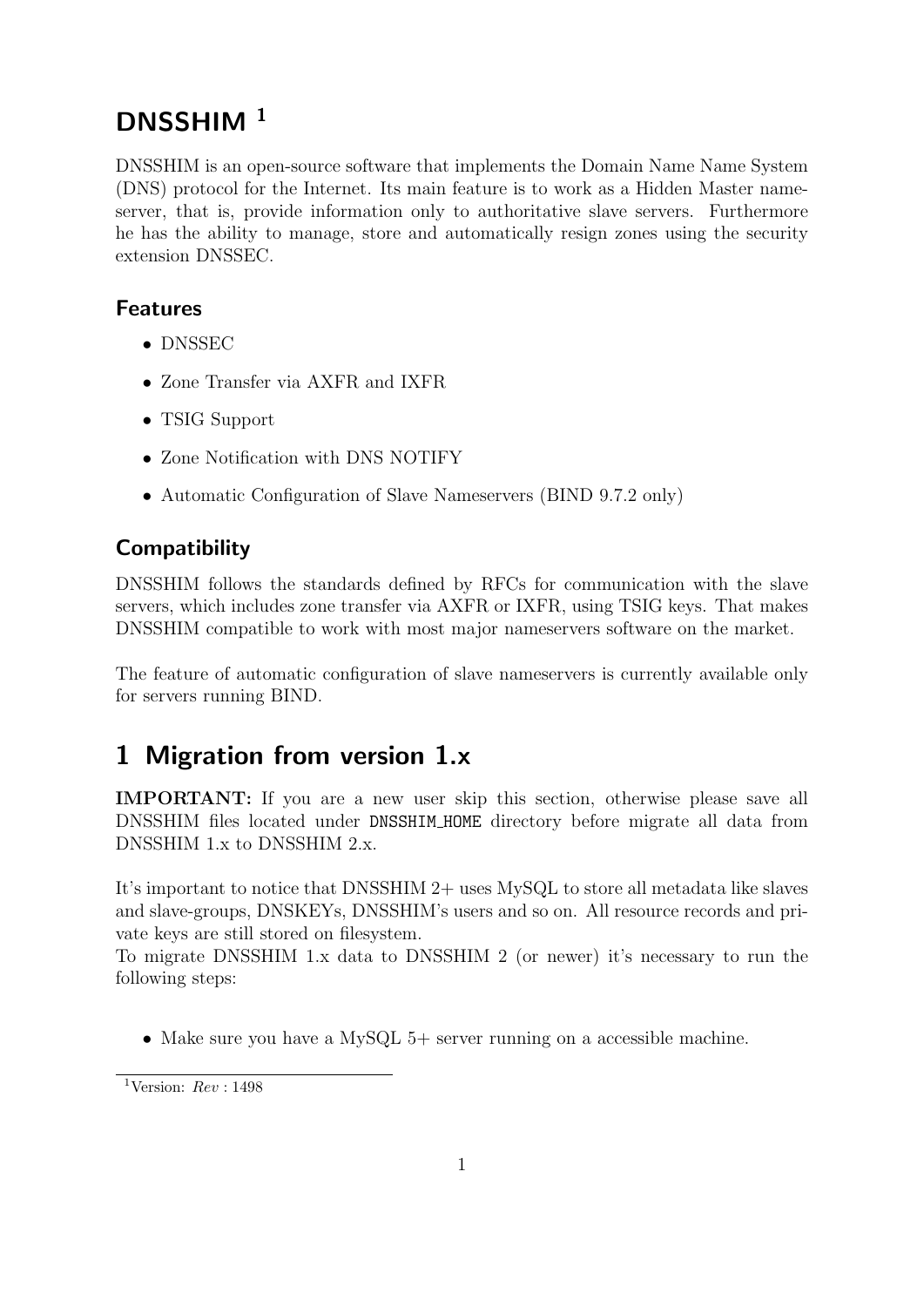- Edit the file xfrd.properties located under DNSSHIM\_HOME/xfrd/conf directory and add the entries:
	- database dialect=org.hibernate.dialect.MySQL5InnoDBDialect
	- database driver class=com.mysql.jdbc.Driver
	- database host=db host
	- database name=db name
	- database password=db password
	- database port=db port
	- database username=db username
	- database vendor=mysql
- Create a new database with the same name given on xfrd.properties file.
- Run the migration utility: java -jar db-migration.jar

# 2 Installation

This document contains information for the compilation and installation of DNSSHIM. All instructions are valid for all platforms and operating systems that have a Java Virtual Machine (JVM) installed and configured correctly.

### 2.1 Requirements

### 2.1.1 Basic Requirements

The following requirements are necessary to use:

- JRE 6 (or greater)
- MySQL 5 (or greater)

### 2.1.2 Automatic Configuration of Slaves (OPTIONAL)

In order for the automatic configuration of slave nameservers to work, the following tools are required:

#### Server Hidden Master

- 1. SSH client
- 2. Rsync
- 3. Bourne Shell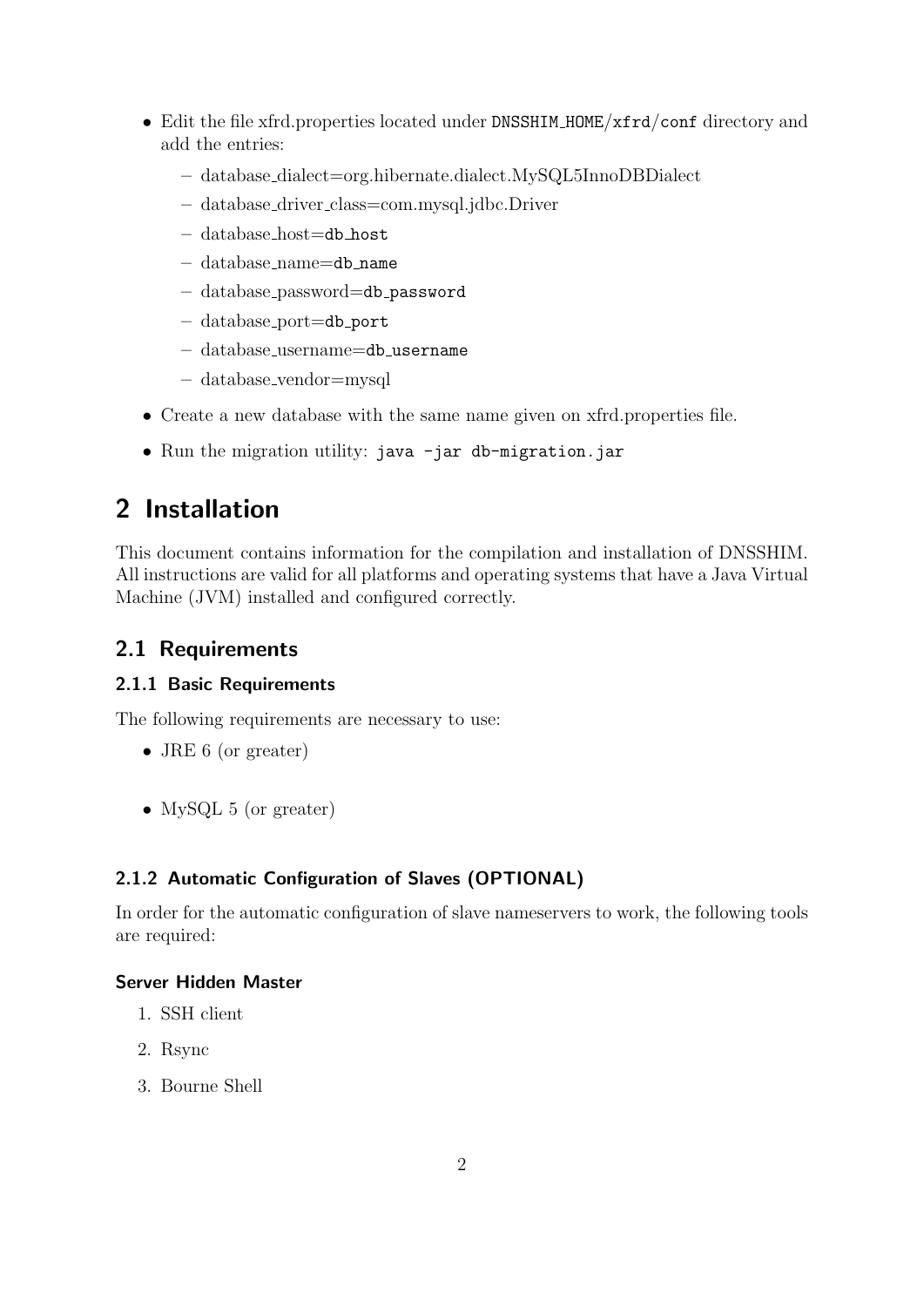#### Server Slave

- 1. SSH server
- 2. Rsync
- 3. Bind (with DNSSEC bis support)

### 2.2 Download

All DNSSHIM files, including source, binaries and docs, can be downloaded at http://registro.br/dnsshim/ .

## 2.3 Configuring

DNSSHIM configuration files, by default, are located under the user's home directory. To change it, you can set an enviroment variable named DNSSHIM HOME. In order to provide a more scalable architecture all files related to zones are hashed and stored under a three level directory structure. This behaviour exists in both main directories under DNSHIM\_HOME: /xfrd and /signer:

### 2.3.1 Signer

All signer configuration files and private keys are located under the signer directory. Each zone managed by DNSSHIM has a private key located under:

### signer/FIRST LEVEL/SECOND LEVEL/THIRD LEVEL

The key name format is:

### YYYYMMDDHHmmSS-ZSK-257-KEYTAG.private

All key files are extremely important, keep them safe. The file signer.properties has two entries described below:

allowed hosts regex: An regular expression that defines which IP address can access signer. The default value is  $. +$  (anyone)

server port: The port signer server will listen on.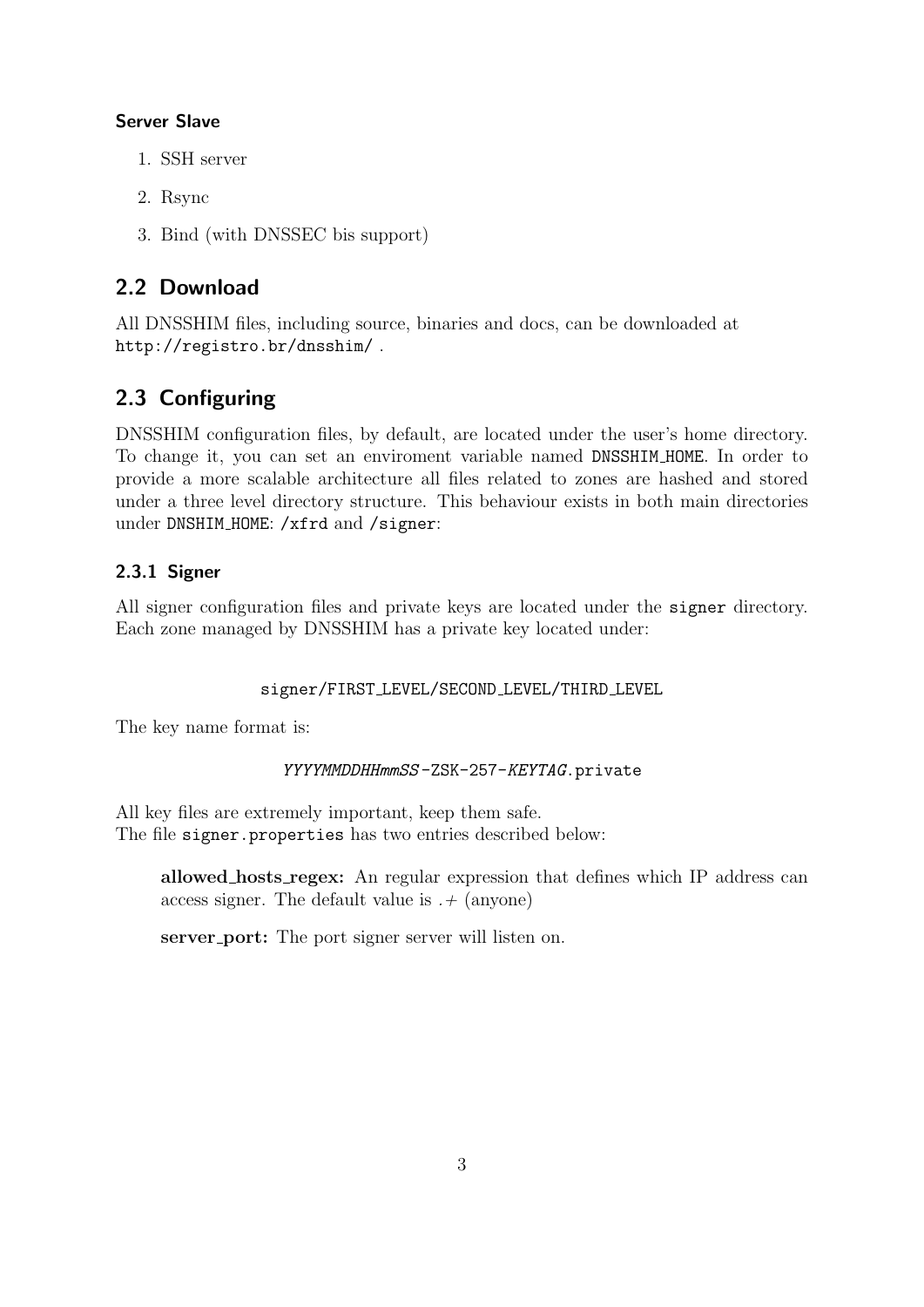#### 2.3.2 XFRD Server

All XFRD configuration files are located under the xfrd directory. This directory holds public keys, zone informations like resource records and individual properties, main server configurations and slave informations. The file xfrd.properties is the main configuration file for XFRD. All entries are described bellow:

- allowed hosts regex An regular expression that defines which IP address is allowed to access XFRD server. The default value is  $.+($ anyone).
- database\_dialect The database dialect. By now, DNSSHIM uses org.hibernate.dialect.MySQL5InnoDI as default value. You can change it at your own risk.
- **database\_driver\_class** The driver used to communicate with database. By now DNSSHIM uses MySQL and the value should be com.mysql.jdbc.Driver.
- **database\_host** The host where database is running. This value can be a IP address or hostname.
- database name The database name where DNSSHIM's data are stored

**database\_password** The password used to connect to the database

database port The port used by database server

database\_username Username used to connect with database

- database\_vendor The database vendor. Use mysql as default value
- **dns server port** The TCP and UDP port that listen DNS queries. Default value is 53.
- **scheduler\_high\_priority** (in hours) All signatures that expire in less than *scheduler\_high\_priority* will be resigned immediately. Default is 120 hours (5 days).
- scheduler\_low\_priority (in hours) All signatures that expire between *scheduler\_high\_priority* and *scheduler\_low\_priority* will be rescheduled for resigning in some time within that interval. Default is 240 hours (10 days).
- signer\_cert\_file The file that contains a TLS certificate. By default the communication between xfrd and signer uses an embedded TLS certificate.
- **signer\_cert\_password** Only necessary if the option above (signer\_cert\_file) is defined.
- signer host Host where signer server is running. Default value is *localhost*.
- signer port The TCP port that the signer server is listen. Default is 9797.
- **shutdown secret** A secret used to gently shutdown the DNSSHIM xfrd server. This can be any string.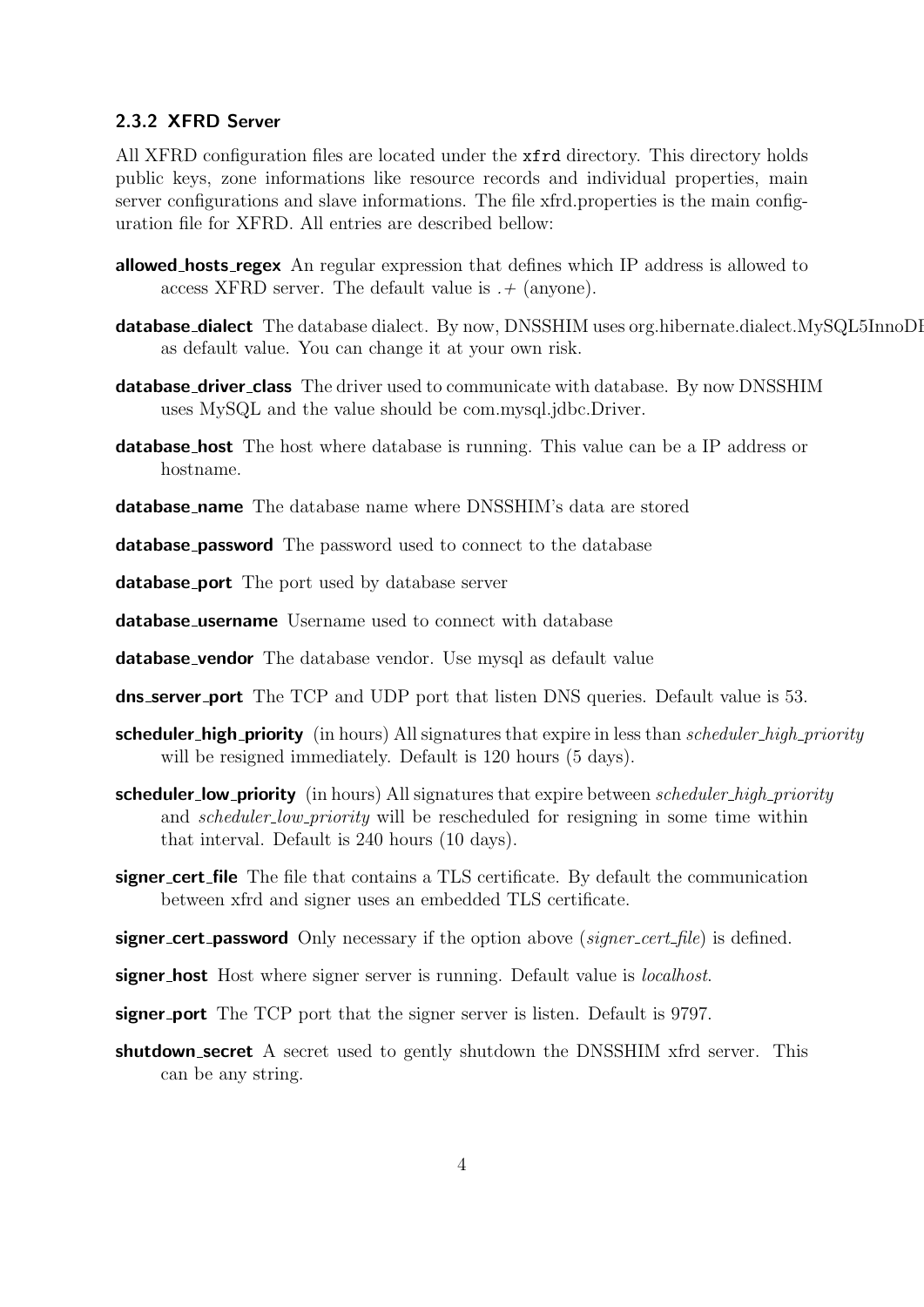- slave user User used by SlaveSync.sh script to connect to slaves. Default is empty. Change it if you want enable automatic provisioning.
- tsig fudge The default fudge value for outgoing packets.
- ui cert file The TLS certificate file used in communications between xfrd server and client. By default the communication use an embedded TLS certificate.
- **ui\_cert\_password** Only necessary if the option above  $(u\text{i}\text{-}cert\text{-}file)$  is defined.
- ui port The TCP port where the server will receive client's requests.
- slave sync enabled (true or false) If true the server will execute SlaveSync.sh script in order automatically configure slave nameservers.
- slave\_sync\_period (in seconds) The period that the server rewrites zone configuration files used for configuration of the slaves. This option is only necessary if slave\_sync\_enabled option is true.
- **slave\_sync\_path** The path where the script SlaveSync.sh is located. Default value is ./SlaveSync.sh .

rndc path Path where the rndc utility is located. Default value is /usr/sbin/rndc.

rndc port Port rndc connects on the slave servers. Default value is 953.

# 3 Client

In order to interact with DNSSHIM, it is necessary to have a client that supports its protocol. A python client library, named pydnssshim,that fully supports all commands, is distributed separately and is available at the DNSSHIM website. You are free to use it or implement your own client. Please visit DNSSHIM website for more information about clients.

## 4 Deployment

#### Starting Signer

\$ java -jar -Dlog4j.configuration=log4j-signer.properties dnsshim-signer.jar  $^2$ 

#### Starting XFRD Server

\$ java -jar -Dlog4j.configuration=log4j-xfrd.properties dnsshim-xfrd.jar

Important note: in order to start using DNSSHIM effectively, you must create a user and login to the server. These operations, as well as many others, should be performed by a client application. For more information see the section 3.

<sup>2</sup>For convenience, DNSSHIM comes with two log4j pre-configured files. If you prefer you can use your own.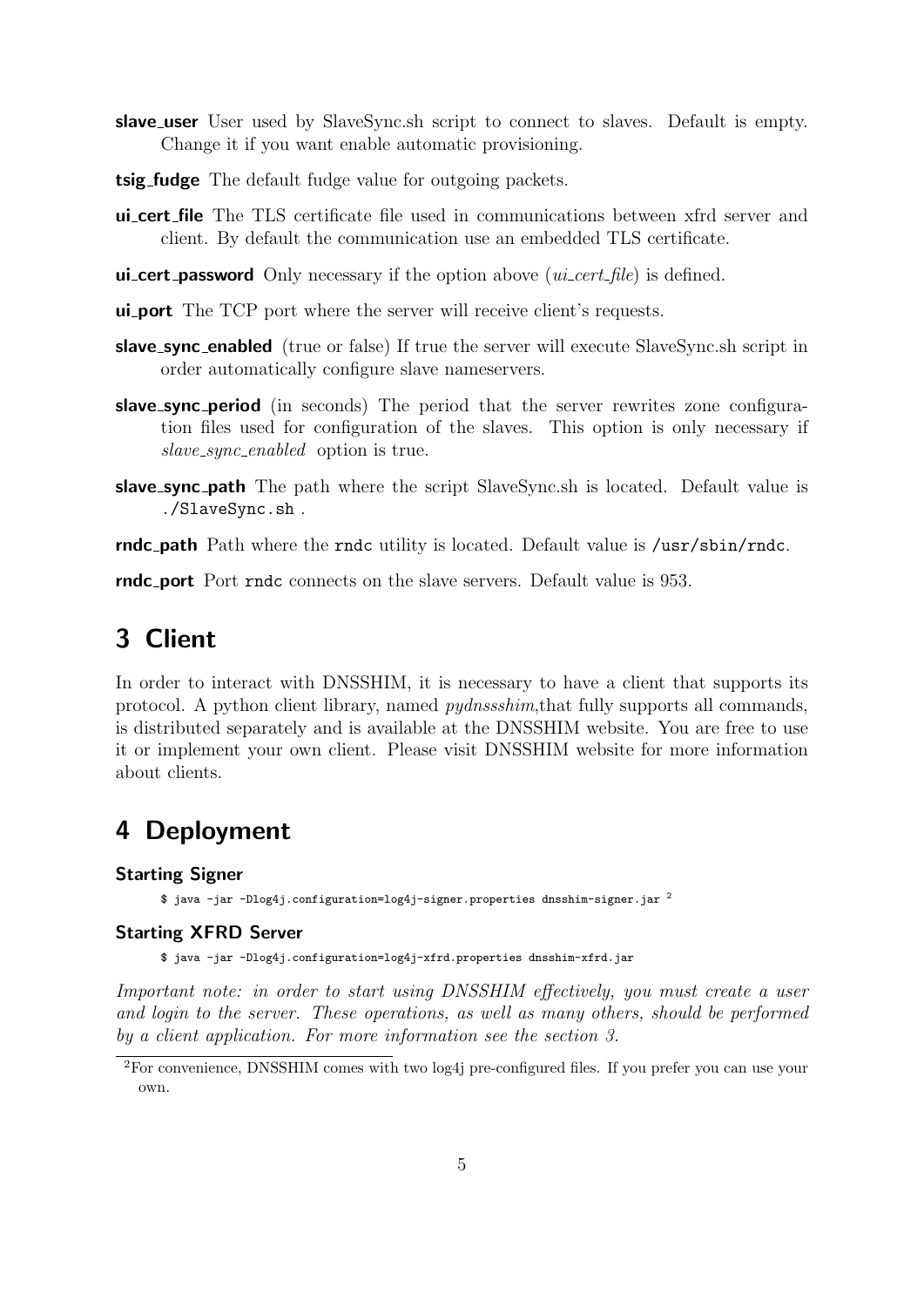#### 4.1 Troubleshooting

Could not determine local IP address. Using loopback In the /etc/hosts file, check the IP address for the hostname of the machine.

### 4.2 Automatic Configuration of Slave Nameservers

DNSSHIM has a feature which allows for automatic configuration of slave nameservers, so that once a new zone is created in DNSSHIM, the slave will be authoritative for that zone within a period of time with no further intervention. It works only on slaves running BIND 9.7.2 and above, using the rndc utility to automatically create new slave server.

In order to setup for automatic configuration of slave nameservers, there are several step that should be followed:

1. Make sure that BIND 9.7.2 or newer is properly installed on the DNSSHIM host and all the slave servers.

#### On the DNSSHIM host

- 2. Open the xfrd.properties file.
- 3. Set the variable "slavesync path" to the path where the SlaveSync.sh script is.
- 4. Make sure the SlaveSync.sh script is executable.
- 5. Set the variable "slave sync enable" to "true".
- 6. Optionally, set the variable "slave sync period" to the interval (in seconds) between two slave synchronizations.
- 7. Set the variable "rndc path" to the path where rndc is.
- 8. Optionally, set the variable "rndc port" to the port where rndc is going to listen on the slave servers. Default is 953.
- 9. Start the Signer and the DNSSHIM server (4).
- 10. Create a new slave group using the command new-slavegroup in the DNSSHIM client (3).
- 11. Add the desired slave(s) to the newly created slave group using the command add-slave in the DNSSHIM client (3).
- 12. Assign the slave group to the desired zone(s) using the command assign-slavegroup in the DNSSHIM client (3).
- 13. New zones should be created with the option --slave-group=''groupname'' on the new-zone command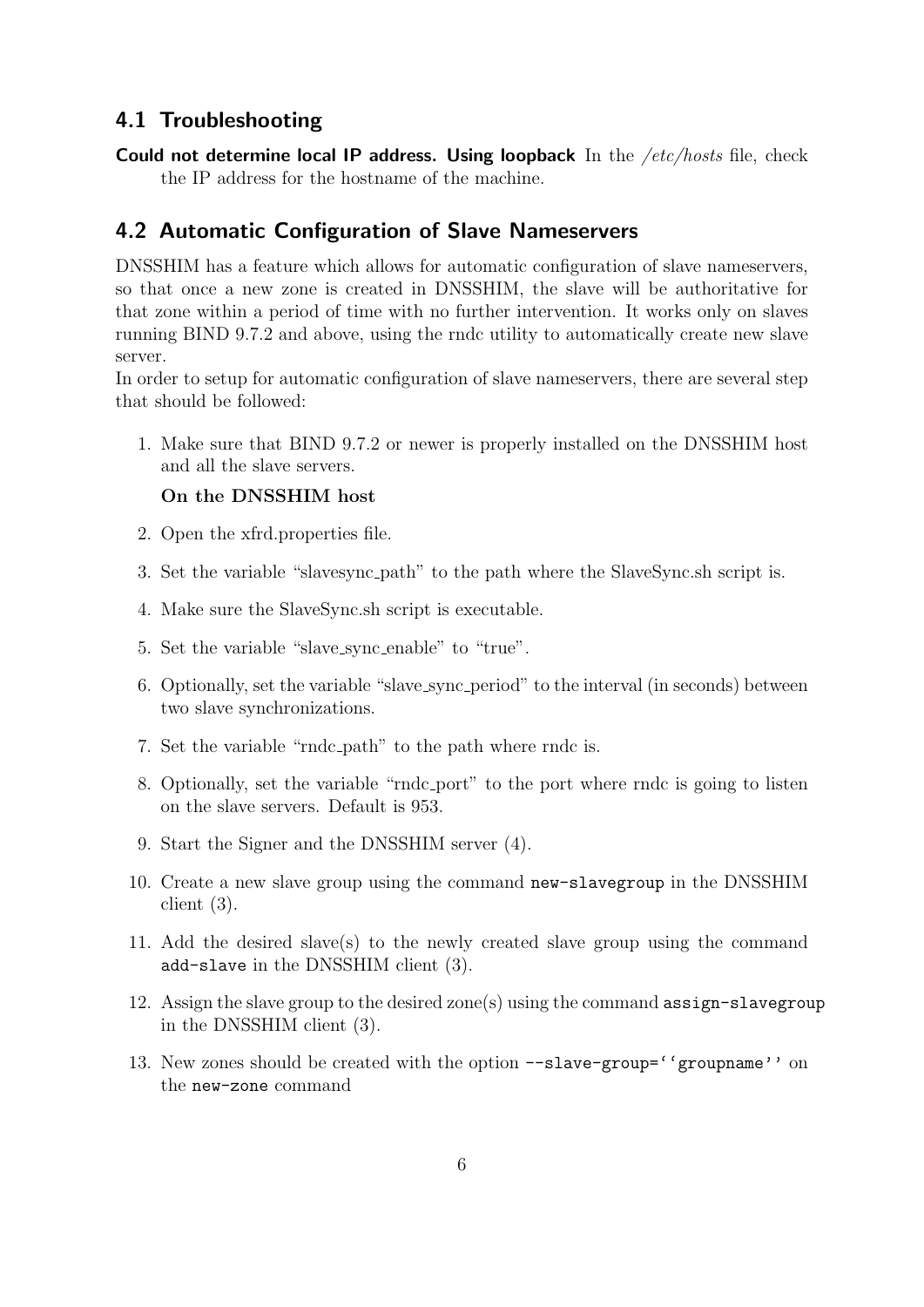- 14. Create a TSIG key for the servers which will be synchronized using the command new-tsig-key in the DNSSHIM client (3).
- 15. Edit the file /etc/rndc.conf with the following directives:

```
key "tsig-key" { algorithm hmac-md5; secret "tsig-secret"; };
server slave_i { key "tsig\text{-}key"; };
```
Where tsig-key is the name of the TSIG key assigned to the slave, tsig-secret is the secret of the key,  $slave\_ip$  is the IP address of the slave server.

Make sure this is done for each slave server and TSIG key.

#### On each of the Slave hosts:

16. Edit the file named.conf with the following directives:

```
options { allow-new-zones yes; };
key "t\text{sig-}key" { algorithm hmac-md5; secret "t\text{sig-}secret"; };
server dnshim_ip \{ keys "tsig-key"; \};controls {
                   inet * allow { dnsshim_i; } keys { "tsig-key"; };
};
```
Where tsig-key is the name of the TSIG key assigned to the slave, tsig-secret is the secret of the key, *dnsshim\_ip* is the IP address of the host running DNSSHIM.

The first two lines tell BIND that DNSSHIM is using the specified TSIG key.

The controls ensures that the host running DNSSHIM is allowed to control the BIND server via rndc, mainly by adding and removing zones.

- 17. Copy the script CreateZoneDirs.sh, which comes with the DNSSHIM distribution, on the base directory of BIND and run it. This will create the directory structure for the zones that will be added by DNSSHIM via rndc.
- 18. Restart the BIND on the slave hosts.

## 5 Compilation

If you want build from source the following steps will guide you.